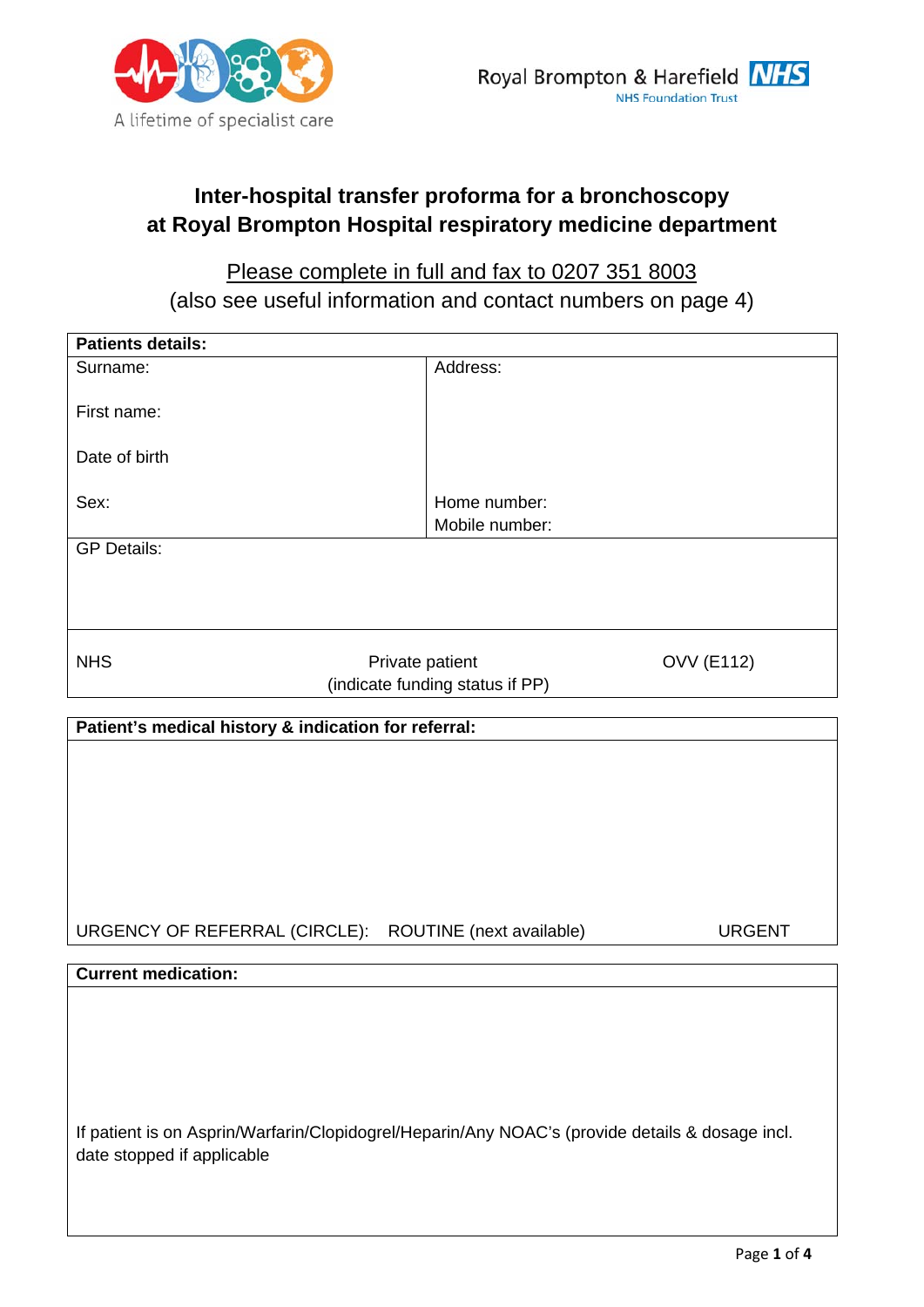

| <b>Medical/Nursing details:</b>                                                        |                                                                                               |                                                                          |                  |
|----------------------------------------------------------------------------------------|-----------------------------------------------------------------------------------------------|--------------------------------------------------------------------------|------------------|
| Infection control status (circle as appropriate):                                      |                                                                                               |                                                                          |                  |
| <b>MRSA</b><br><b>CDiff</b>                                                            | Flu                                                                                           | Unconfirmed/Confirmed TB                                                 | Neutropenia      |
| Communicable Viral Infection (e.g. parainfluenzae)                                     |                                                                                               | Other (please specify):                                                  |                  |
|                                                                                        |                                                                                               | **Please include a copy of the latest results for any/all of the above** |                  |
| Patient's weight:                                                                      | kgs                                                                                           |                                                                          |                  |
| Allergies:                                                                             |                                                                                               |                                                                          |                  |
| <b>Mobility:</b>                                                                       |                                                                                               |                                                                          |                  |
| <b>Walk</b>                                                                            | Chair                                                                                         | Stretcher                                                                | <b>Bariatric</b> |
| Hoist required:                                                                        | Yes                                                                                           | <b>No</b>                                                                |                  |
| Oxygen required:                                                                       |                                                                                               |                                                                          |                  |
| Yes                                                                                    | <b>No</b>                                                                                     |                                                                          |                  |
| Litres/min:                                                                            |                                                                                               | Continuous/Intermittent                                                  |                  |
| On NIV:                                                                                | Yes                                                                                           | No                                                                       |                  |
| Diabetes:                                                                              |                                                                                               |                                                                          |                  |
| Yes<br>Type 1                                                                          | Type 2                                                                                        | <b>No</b>                                                                |                  |
| IV access:                                                                             |                                                                                               |                                                                          |                  |
| <b>PICC Line</b>                                                                       | Venflon                                                                                       |                                                                          | Portacath        |
| <b>Blood results:</b>                                                                  |                                                                                               |                                                                          |                  |
| Hb:                                                                                    | <b>Platelets</b>                                                                              | FBC:                                                                     |                  |
| <b>LFTs</b>                                                                            | INR (if on Warfarin):                                                                         |                                                                          |                  |
|                                                                                        |                                                                                               | Discharge plan from RBH - (please select appropriate option):            |                  |
| Patient to be transferred back to referring hospital:                                  |                                                                                               |                                                                          | <b>YES</b>       |
|                                                                                        | <b>YES</b><br>Patient to be discharged home:                                                  |                                                                          |                  |
|                                                                                        | <b>YES</b><br>If discharged to home, has the patient been discharged from referring hospital? |                                                                          |                  |
| Patient to be transferred to other ward at RBH after procedure:<br>(If so which ward): |                                                                                               |                                                                          | <b>YES</b>       |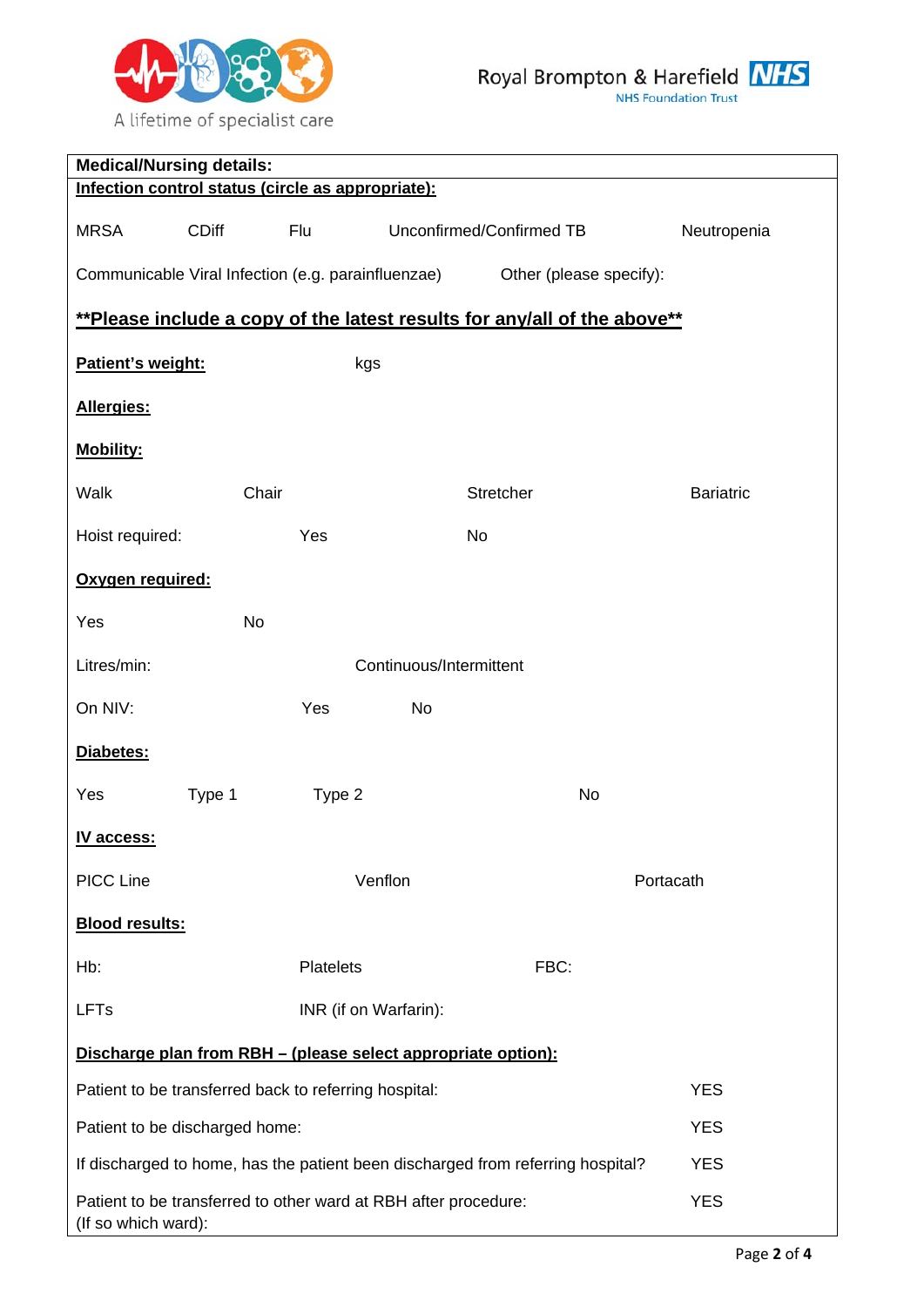

| Type of procedure required (circle as appropriate): |            |           |                               |
|-----------------------------------------------------|------------|-----------|-------------------------------|
| Fibreoptic Bronchoscopy (FOB)                       |            |           | <b>EBUS</b>                   |
| FOB + EBUS                                          |            |           | <b>Bronchial Thermoplasty</b> |
| FOB + Cryotherapy                                   |            |           | iLogic Procedure              |
| <b>Biopsies Required?</b>                           | <b>YES</b> | <b>NO</b> |                               |

| Additional requirements (Translator/sign language/any special dietary requirements): |  |  |
|--------------------------------------------------------------------------------------|--|--|
|                                                                                      |  |  |
|                                                                                      |  |  |
|                                                                                      |  |  |
|                                                                                      |  |  |
|                                                                                      |  |  |
|                                                                                      |  |  |

| <b>Referrer's Information:</b>             |      |      |
|--------------------------------------------|------|------|
| <b>Referring Consultant:</b>               |      |      |
| <b>Referring Hospital:</b>                 |      |      |
| Ward:                                      | Tel: | Fax: |
|                                            |      |      |
| Name of Referring Doctor:                  |      |      |
| Contact Number/Bleep for Referring Doctor: |      |      |
| Date of Referral:                          |      |      |
|                                            |      |      |

| <b>RBH office use only</b>                                   |
|--------------------------------------------------------------|
| Date Accepted:                                               |
|                                                              |
| <b>Accepting Consultant:</b>                                 |
|                                                              |
| Admitting Ward at RBH:                                       |
| Date of Procedure:                                           |
|                                                              |
| Date of Admission to RBH (if different from procedure date): |
|                                                              |